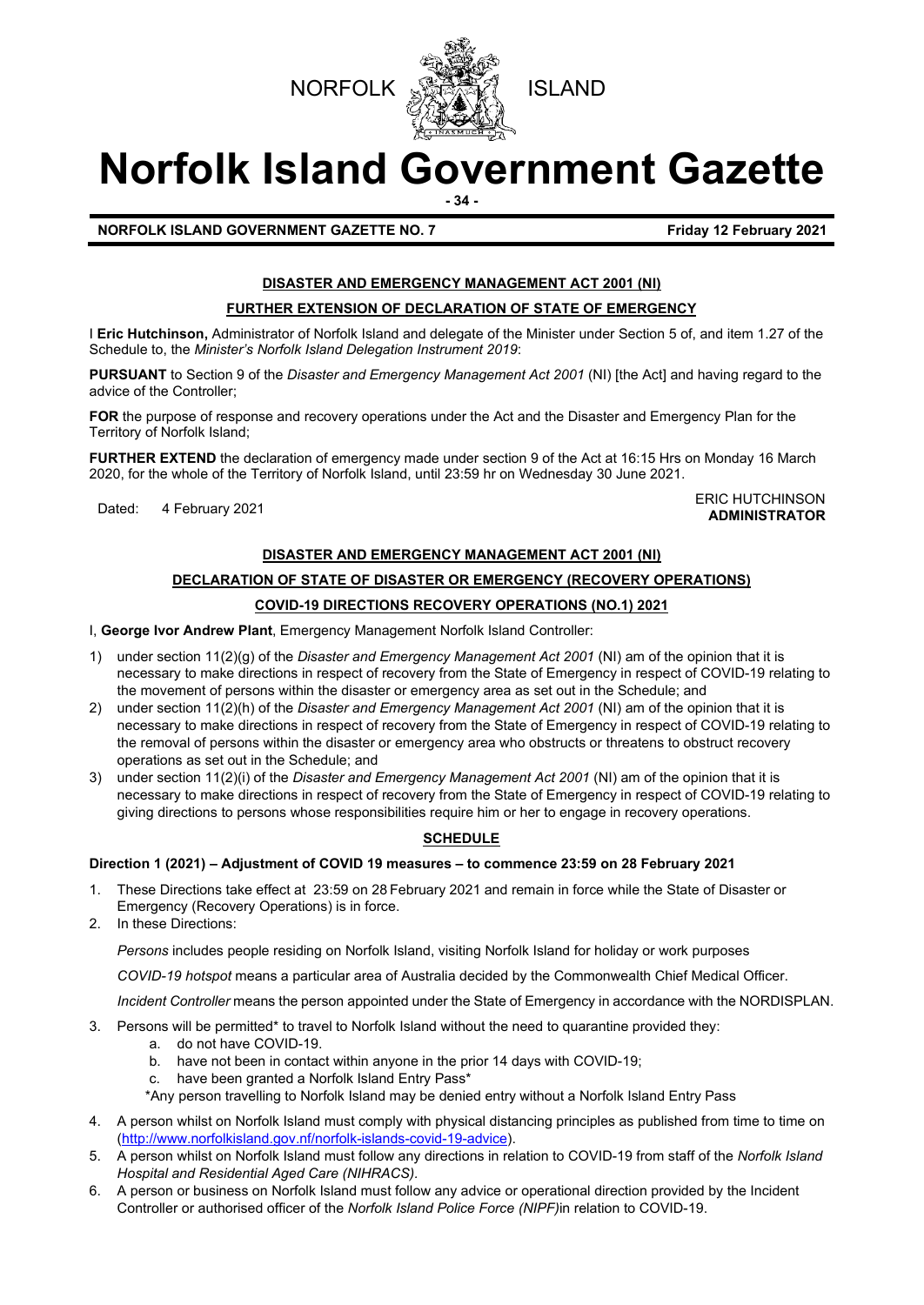### **NORFOLK ISLAND GOVERNMENT GAZETTE NO. 7 Example 2021 Friday 12 February 2021**

7. A person or business involving close contact with persons is required to keep a daily customer register. A business will be required to retain the records for a period of three months. The register must be produced upon request by the Incident Controller.

*\* Please Note \** 

- *Online applications required by all travellers prior to travel (within 72 hours of travel).*
- *While the State of Emergency is in place verification of where travellers are from will be required*
- *Travel to mainland states and territories is a matter for residents to seek approval from State and Territory Government authorities.*

Dated: 11 February 2021 **GEORGE PLANT** 

**EMNI CONTROLLER**

# **PLANNING ACT 2002 (NI) – SECTION 48 NOTICE**

The following Development Applications for permissible (with consent) use or development of land have been determined under the *Planning Act 2002 (NI).*

| <b>DA Number</b> | <b>Applicant</b>                                       | Location                                                           | Proposed use and/or<br><b>Development</b>                                                                                        | <b>Decision</b>                                               |
|------------------|--------------------------------------------------------|--------------------------------------------------------------------|----------------------------------------------------------------------------------------------------------------------------------|---------------------------------------------------------------|
| DA 16/2020       | Les Quintal,<br>PO.<br>254.<br>Box<br>NORFOLK ISLAND   | Lot: 48 Sec: 13<br>Por: 26a2(rem)<br>79a-79c Taylors Road          | Externally Illuminated<br>Signage                                                                                                | Approved,<br>27 January 2021,<br>subject to conditions.       |
| DA.BA 43/2020    | PJ & I Wilson.<br>297.<br>PO.<br>Box<br>NORFOLK ISLAND | Lot: 36 Sec: 30<br>Por: 161b2<br>25<br>Quintal<br>Captain<br>Drive | Construction of rural<br>shed with a request to<br>allow<br>an<br>encroachment of 4<br>metres into the front<br>boundary setback | Approved,<br>27<br>2021.<br>January<br>subject to conditions. |

#### **Public Inspection**

The Notices of Decision and accompanying documents may be inspected, free of charge, during business hours at the Planning Office of the Norfolk Island Regional Council, New Military Barracks, Kingston.

#### **Reviewable Decisions**

Decisions made in relation to development applications are reviewable decisions within the meaning of subsection 78(1) of the *Planning Act 2002 (NI).* The applicant or any person who made a written public submission about the development application has the right to apply to the Administrative Review Tribunal or the Administrative Appeals Tribunal for review of a decision on a development application. An application for a review must be lodged within 28 days of the date the decision was given.

#### Dated: 9 February 2021 **Journal and Science 2021** JODIE BROWN **SENIOR STRATEGIC PLANNER**

#### **TRAFFIC ACT 2010 (NI) TEMPORARY CLOSURE OF ROAD FOR SEWER CONSTRUCTION WORKS SHORTRIDGE ROAD**

I, ANDREW ROACH, Chief Executive Officer and General Manager of the Norfolk Island Regional Council, under section 50 of the *Traffic Act 2010* (NI), **close** that part or parts of the road specified in Part 1 of the Schedule to all vehicular traffic (except any vehicle specified in Part 2 of the Schedule) for and during the period **8:30 am to 5pm on the 17th of February 2021** as necessary for public safety purposes and as I am of the opinion it is necessary or desirable to do so in order to construct a sewer line across the road.

#### **SCHEDULE**

**Part 1** – Part road closure: That part of Shortridge Road, Norfolk Island, between the intersection of Queen Elizabeth Avenue and 10 Shortridge Road, for the purpose of extension of the Water Assurance Scheme shown on the attached map, with the start and end of the road works site to be officially signposted by the Council, or as directed by Council workers at the works site, or as directed by police from time to time during the period which from time to time may be a closure of all of the road, or a closure of only a part of the road, or a closure of one or more carriageways of Queen Elizabeth Road as needed for the road works.

**Part 2** - Exempted classes of vehicles –

- (a) Vehicles and plant authorised by the General Manager of the Norfolk Island Regional Council or delegate thereof for delivery of goods or services;
	- (b) Council vehicles and plant involved on official business;
	- (c) Police, ambulance, fire services and emergency vehicles on official business;
	- (d) Vehicles authorised by OIC Police or delegate thereof.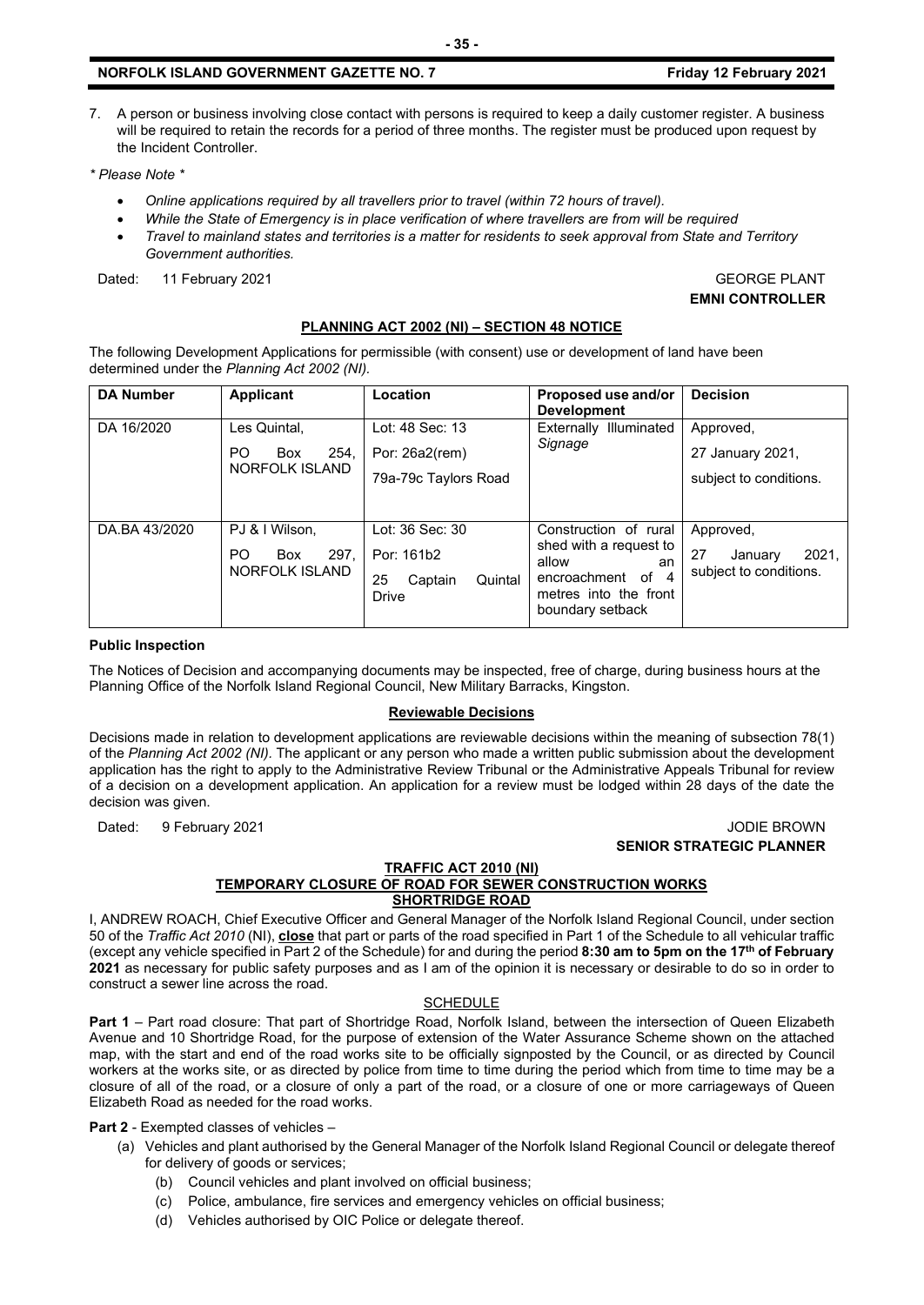

### Dated: 5 February 2021 **ANDREW ROACH CONSUMING THE SET OF ANDREW ROACH CHIEF EXECUTIVE OFFICER**

#### **TERTIARY EDUCATION BURSARY GRANT PROGRAM 2021**

Applications are invited for the 2021 Tertiary Education Bursary Program offered by the Norfolk Island Regional Council.

Application submissions are to be made in writing on the approved Application Form. This form can be downloaded from our website or, a copy can be emailed to you and/or collected from Customer Care. Completed application forms are to be submitted by email t[o regionalcouncil@nirc.gov.nf](mailto:regionalcouncil@nirc.gov.nf) or, posted to the Manager Customer Service - PO Box 95, Norfolk Island or, delivered in a sealed envelope to Customer Care on 9 New Cascade Road.

If you have any questions, please contact Leanne Webb, Manager Customer Service +6723 22001 ext 120 or email [leanne.webb@nirc.gov.nf](mailto:leanne.webb@nirc.gov.nf)

**Application closing date:** Friday 19 February 2021 at 4:00pm **Information and submissions:** <http://www.norfolkisland.gov.nf/council/grants-program>

Dated: 22 January 2021 LEANNE WEBB **MANAGER CUSTOMER SERVICE**

# **FIRE CONTROL ACT 2000 (NI) DECLARATION OF A FIRE DANGER PERIOD**

I, Eric Hutchinson, Administrator and delegate of the Commonwealth Minister under section 5 and item 1.36 to the Schedule of the *Minister's Norfolk Island Delegation Instrument 2019.*

**PURSUANT** to section 21(1) of the *Fire Control Act 2000* (NI);

HEREBY DECLARE that a fire danger period applies to the whole of Norfolk Island from 6:00am on 23 January 2021 until 6:00pm on 27 February 2021.

Dated: 21 January 2021 ERIC HUTCHISON

**ADMINISTRATOR OF NORFOLK ISLAND AND DELEGATE OF THE COMMONWEALTH MINISTER** 

#### **TRAFFIC ACT 2010 (NI)**

#### **TEMPORARY CLOSURE OF TAYLORS ROAD FOR PUBLIC SAFETY WORKS**

I, **Bruce Taylor**, Acting General Manager of the Norfolk Island Regional Council, under section 50 of the *Traffic Act*  2010 (NI), close that part, or parts, of the road specified in Part 1 of the Schedule to all vehicular traffic (except any<br>vehicle specified in Part 2 of the Schedule) for and during the period **8:00am to 4:00pm** each day between **25 January 2021 and 30 March 2021** as I am of the opinion it is necessary to carry out repairs and/or maintenance of the road for public safety purposes.

#### **SCHEDULE**

**Part 1 -** Part road closure: That part of Taylors Road, Norfolk Island, from the intersection of Queen Elizabeth Avenue<br>to the intersection with Country Road relevant to road works carried out for public safety purposes. of the road works site to be officially signposted by the Council, or as directed by Council workers at the works site, or<br>as directed by police from time to time during the specified road closure period.

**Part 2 - Exempted classes of vehicles:** 

a) Vehicles and plant authorised by the General Manager of the Norfolk Island Regional Council or delegate for the delivery of goods or services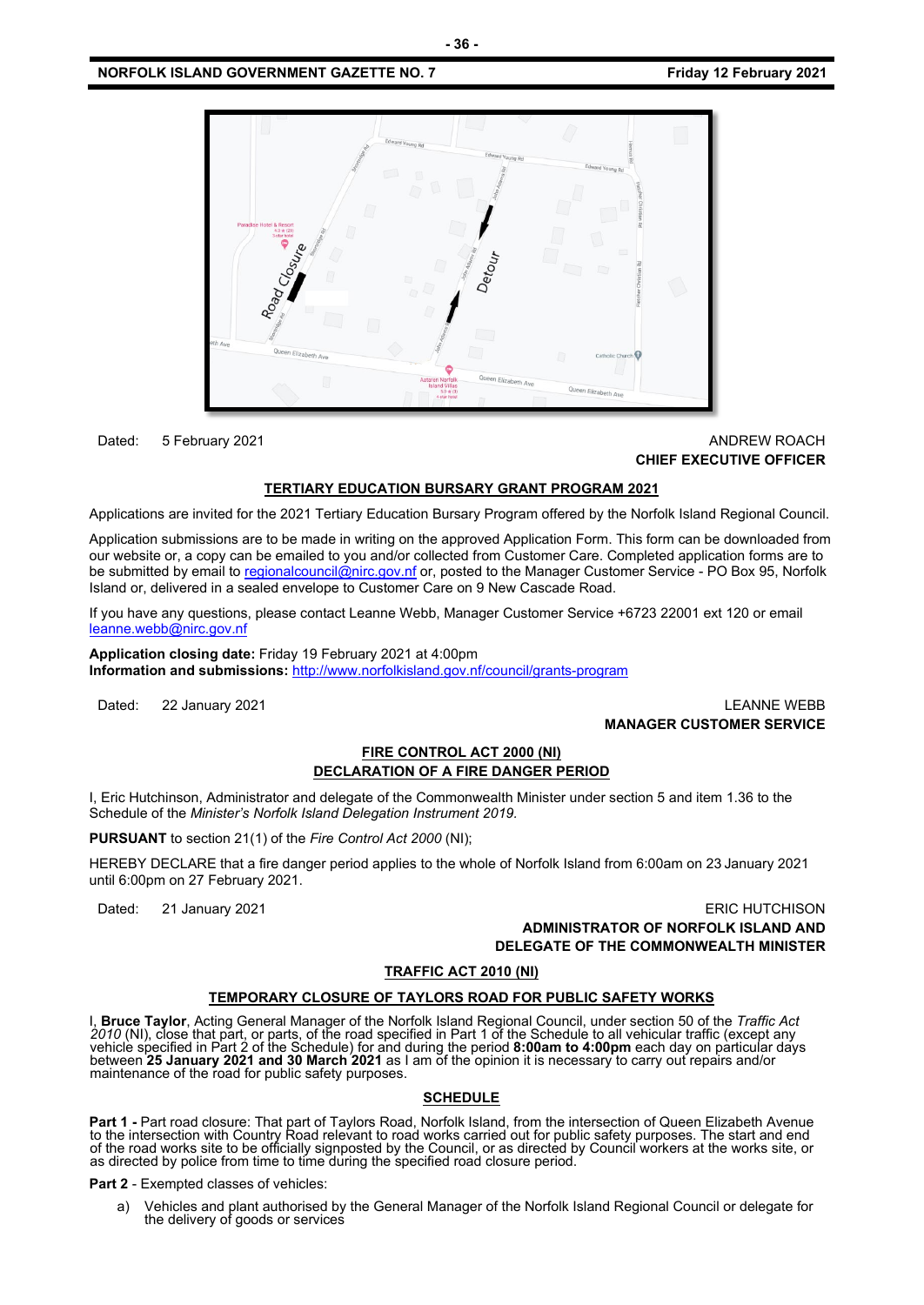## **NORFOLK ISLAND GOVERNMENT GAZETTE NO. 7** *CONDUCTER SETS FRIDAY 12 February 2021*

- b) Council vehicles and plant involved on official business
- c) Police, ambulance, fire services and emergency vehicles on official business
- d) Vehicles authorised by OIC Police or delegate thereof.

#### Dated: 6 January 2021 **BRUCE TAYLOR ACTING GENERAL MANAGER**

# **FOOTPATH – AIRPORT TO BURNT PINE REQUEST FOR TENDER 27/20**

The Norfolk Island Regional Council (NIRC) is seeking **Tenders for the supply and installation** of concrete components of the Concrete Footpath – (Airport to Burnt Pine) project. The Commonwealth Government under the Economic Stimulus Package 2020-2021, provided the funding for this project.

The project is to provide a concrete footpath from the airport to connect to the existing footpath (opposite the Visitors Information Centre). The work will also include the installation of a roundabout at the corner of Taylors Road and Grassy Roads.

Additional information relating to tender including footpath design and scope, quantity summary and design details can be found on the Norfolk Island Regional Council websit[e www.norfolkisland.gov.nf/your-council/tenders-and-eoi](http://www.norfolkisland.gov.nf/your-council/tenders-and-eoi)

Please note the following when responding;

| Quotes to be marked:   | Footpath – Airport to Burnt Pine                                                                                                                    |
|------------------------|-----------------------------------------------------------------------------------------------------------------------------------------------------|
| Closing date:          | Monday 15 February 2021 at 11:00pm AEST                                                                                                             |
| <b>Submissions:</b>    | Quotes can be placed in the Tenders Box in the Registry Office, Council Offices,<br>Kingston or submitted by email to regional council @nirc.gov.nf |
| <b>Contact Person:</b> | Simon Tuituri<br>E: Simon. Tuituri@nirc.gov.nf<br>P: 53681                                                                                          |

Dated: 20 January 2021 2008 2012 20:00 20:00 20:00 20:00 20:00 20:00 20:00 20:00 20:00 20:00 20:00 20:00 20:00

**MANAGER SERVICES**

## **Bicentennial Centre Refurbishment Project**

# **Request for Quote RFQ 1/21**

Council is seeking quotes from suitably qualified tradesman for the supply of labour only to refurbish the Bicentennial building to include Customer Care, Council office space and, Council Chambers and offices.

The quotation is to include a rate for labour only for the required building services, as well as sub-trades including (but not limited to): electrical, plumbing, plastering, flooring and tiling, etc.

For additional information, a copy of the plans and/or to arrange an inspection, please contact Trevor Gow, Building Inspector and Compliance Officer via emai[l trevor.gow@nirc.gov.nf](mailto:trevor.gow@nirc.gov.nf) or by phone 50419.

Note: quotes will only be accepted after a site inspection and briefing on the full scope of works has been completed; Council is not obliged to accept the lowest quotation.

Submissions are to be marked **Bicentennial Refurbishment RFQ 1/21** and are to be emailed to [regionalcouncil@nirc.gov.nf](mailto:regionalcouncil@nirc.gov.nf) on or before the closing date of 4:00pm, Monday 22 February, 2021.

Dated: 5 February 2021 **BRUCE TAYLOR** 

**MANAGER SERVICES**

## **UP TO 12 MONTHS MATERNITY TERM CONTRACT POSITION VACANT**

Norfolk Island Regional Council is seeking applications from enthusiastic, suitable persons to join the Council team. The relevant Position Description listing the full set of key accountabilities and competencies are available from our website <http://www.norfolkisland.gov.nf/your-council/working-council>

**Job Number: NIRC202021-08 – Vacant position – Up to 12 months term contract** 

**Customer Service Officer – Customer Care (1028) -** \$55,263 per annum

Note this is a maternity cover positon up to 12 months.

Customer Care staff are the face of the Council and have daily interaction with members of the public as well as internal sections of Council. This role is dynamic and requires a strong understanding of all Council service areas and the ability to multi task. This role undertakes a variety of activities including: responding to enquiries, processing of payments, research, licensing and registration, sales and other general administrative tasks.

**Enquiry Contact Officer – Leanne Webb - phone +6723 53653 or email [Leanne.webb@nirc.gov.nf](mailto:Leanne.webb@nirc.gov.nf)**

General enquiries may be made to Human Resources Office, [hr@nirc.gov.nf](mailto:hr@nirc.gov.nf) or phone Thomas Andresen on + 6723 22001, Ext.5 or Ext.115.